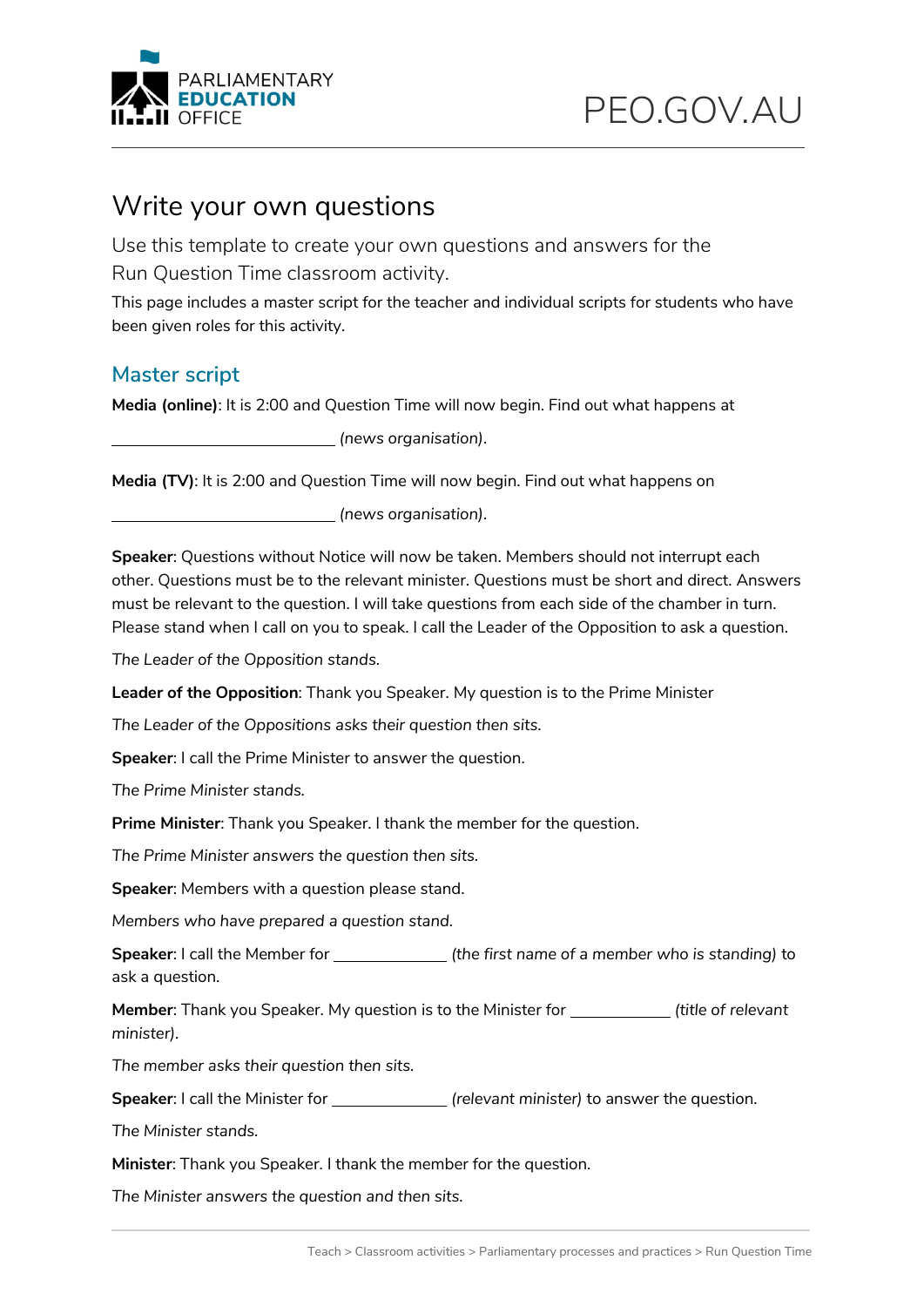*The Speaker continues to call on members and ministers until time is up. Then the Prime Minister stands.*

**Prime Minister**: I move that further questions be placed on notice.

*The Prime Minister sits.*

**Speaker**: The Prime Minister has moved that further questions be placed on notice. I thank the honourable members for taking part.

**Media (online)**: Report from *(news organisation)*. Today in Question Time,

*The online reporter gives their report.*

**Media (TV)**: Welcome to *(news organisation)*. Today in Question Time,

*The TV reporter gives their report.*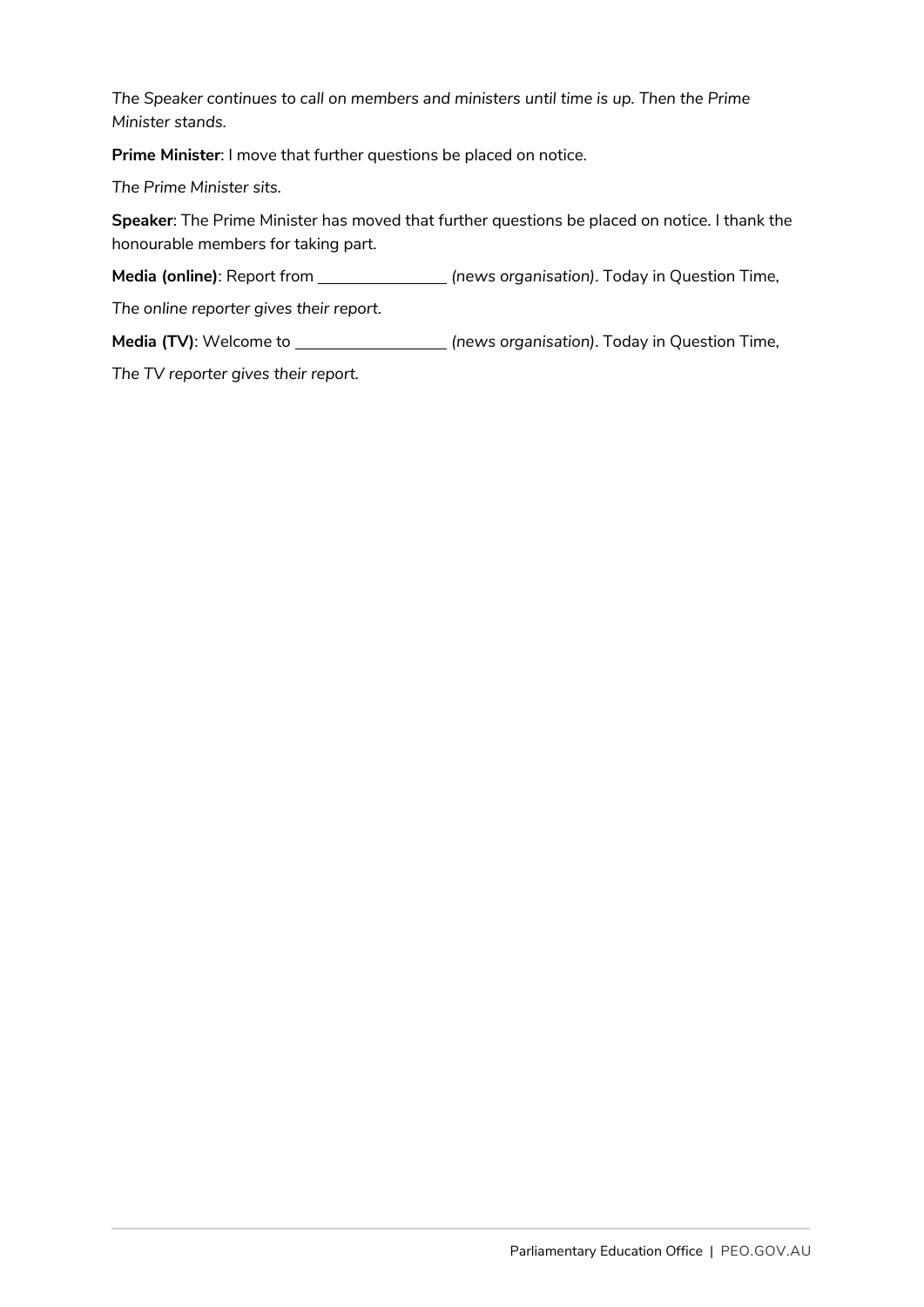# **MEDIA (ONLINE)**

*Before Question Time starts, decide which online news organisation you work for.* 

⊜ **It is 2:00 and Question Time will now begin. Find out what happens at** 

**(news organisation)**

*While you are listening to Question Time, take notes for your report (consider what the government is doing, how well they were able to answer questions and how effective the opposition's questions were):*

*After Question Time ends, stand up and say:*



**Report from (news organisation)**

**Today in Question Time,**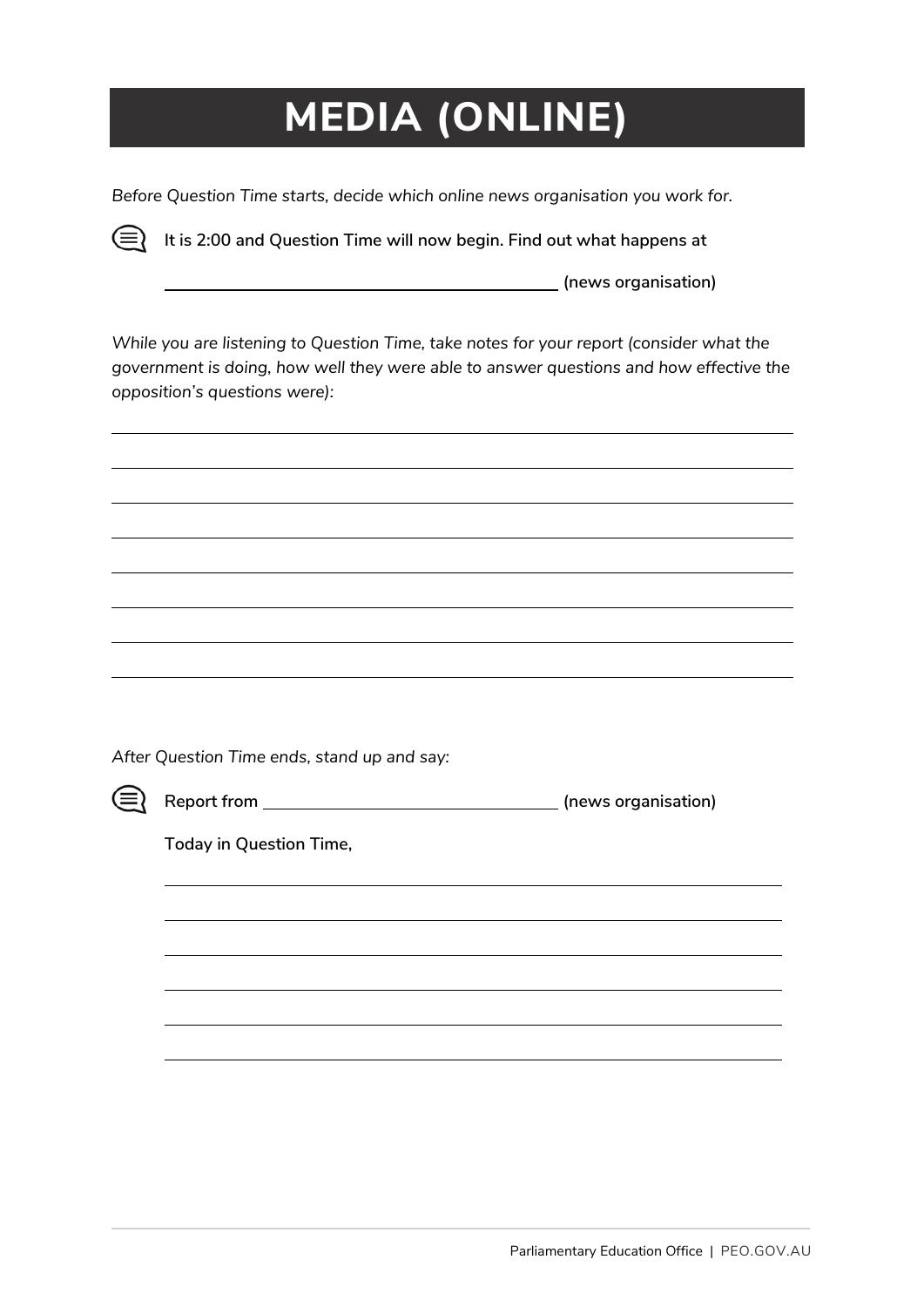# **MEDIA (TV)**

*Before Question Time starts, decide which TV station you work for.* 

**It is 2:00 and Question Time will now begin. Find out what happens on** (≡)

**TV news/station)**

*While you are listening to Question Time, take notes for your report (consider what the government is doing, how well they were able to answer questions and how effective the opposition's questions were):*

*After Question Time ends, stand up and say:*



**Welcome to (TV news/station)**

**Today in Question Time,**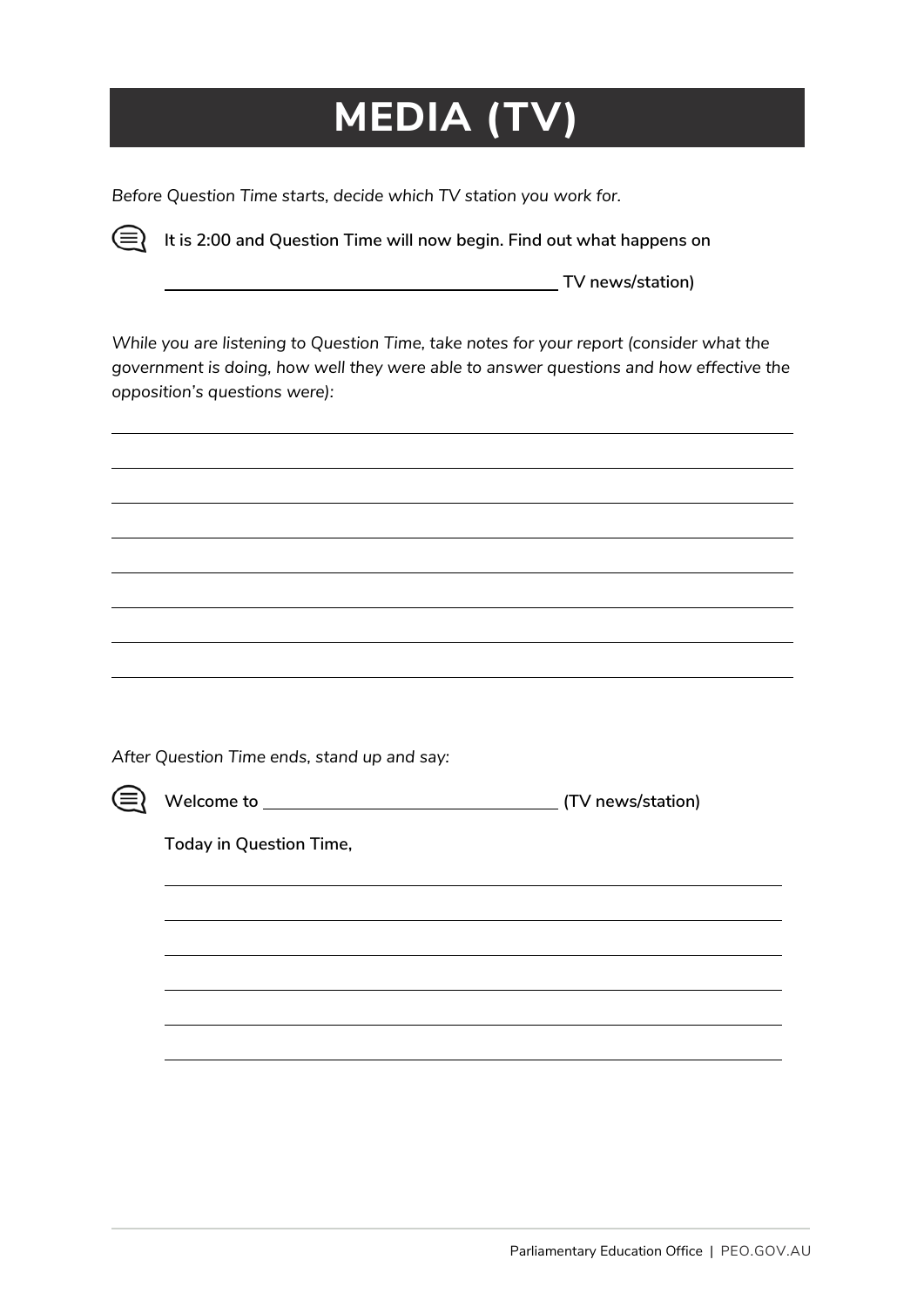### **THE SPEAKER**

*After the Media have introduced Question Time say:* 



**Questions without Notice will now be taken.** 

**Members should not interrupt each other.**

**Questions must be to the relevant minister.**

**Questions must be short and direct.** 

**Answers must be relevant to the question.**

**I will take questions from each side of the chamber in turn.** 

**Please stand when I call on you to speak.** 

**I call the Leader of the Opposition to ask a question.**

*Wait for the question to be asked.*



**I call the Prime Minister to answer the question.**

*Wait for the answer.*



**Members with a question please stand. (wait for people to stand)**

**I call the Member for \_\_\_\_\_\_\_\_\_\_\_\_\_\_\_\_ (say the first name of somebody who is standing) to ask a question.**

*Wait for the question to be asked.*



**I** call the Minister for \_\_\_\_\_\_\_\_\_\_\_\_\_ to answer the question.

*Wait for the answer.*

*Repeat the above until the time for questions has run out, and then say:*



**I call the Prime Minister.**

*After the Prime Minister has spoken, say:*



**The Prime Minister has moved that further questions be placed on notice.** 

**I thank the honourable members for taking part.**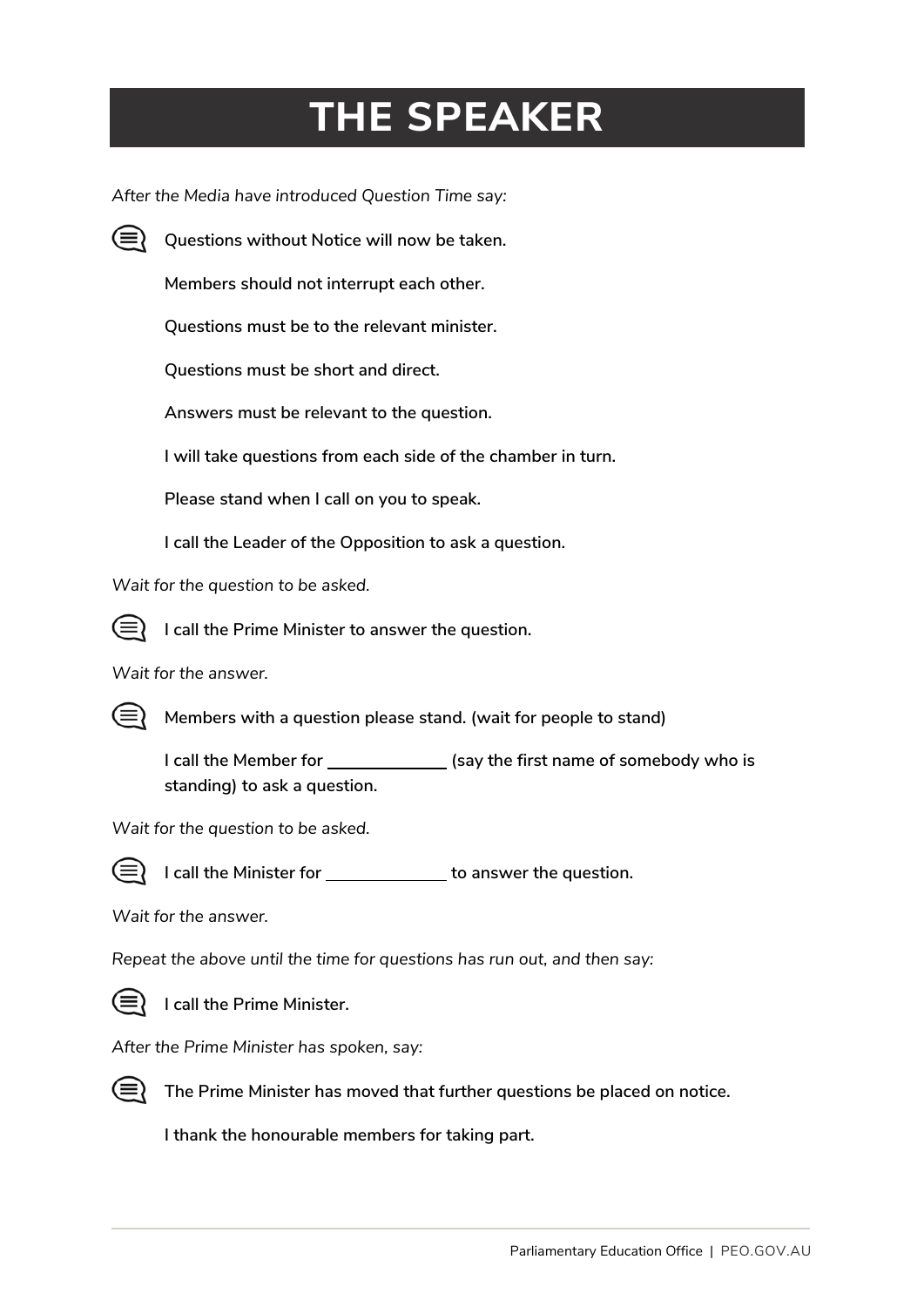#### **THE LEADER OF THE OPPOSITION**



**Thank you Speaker,** 

**My question is to the Prime Minister…** *(ask your question)*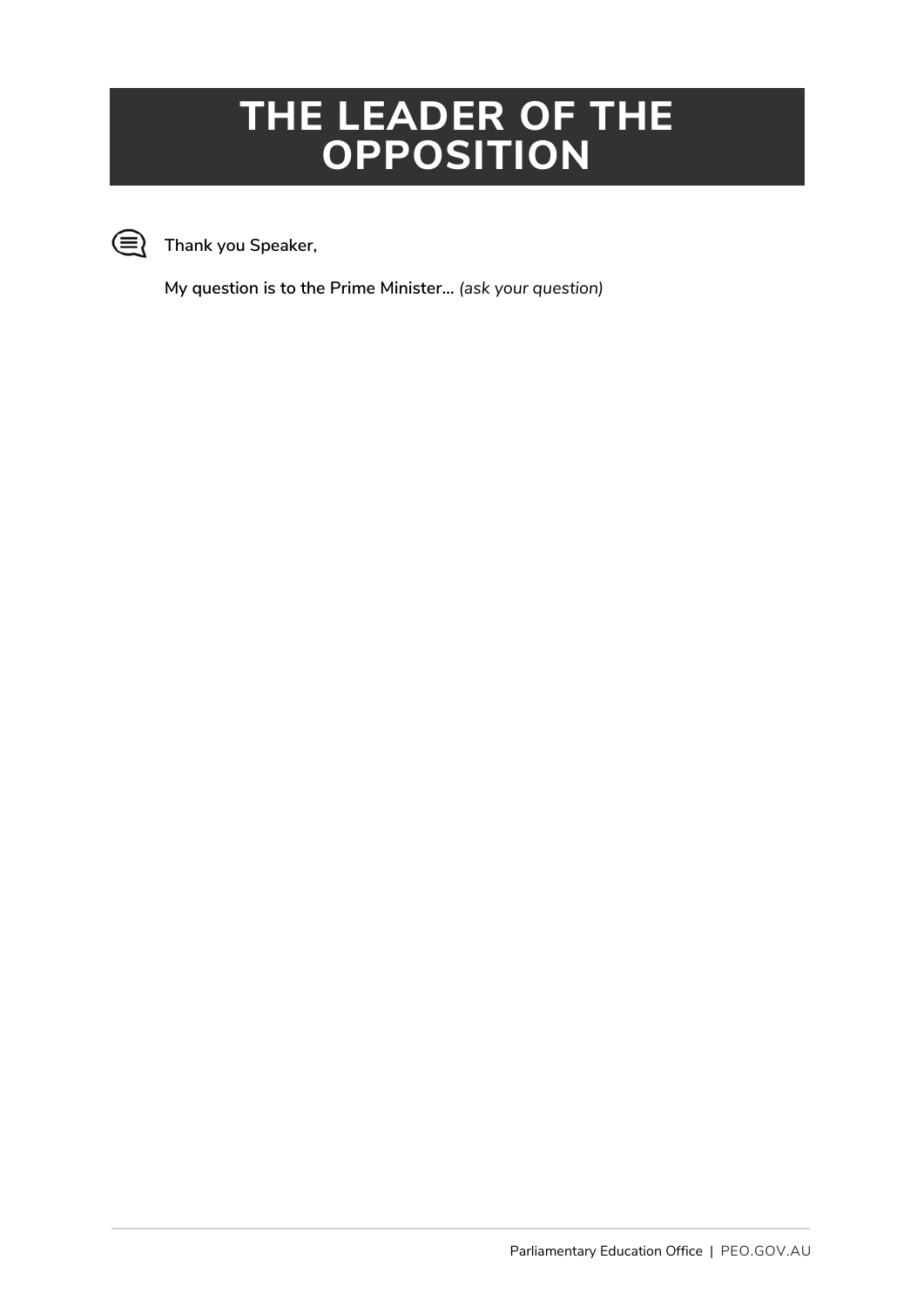### **PRIME MINISTER**



**Thank you Speaker,**

**I thank the member for the question…** *(answer the question)*

*When the time for questions has expired, the Speaker will call on you to bring Question Time to an end. Say:*



**I move that further questions be placed on notice.**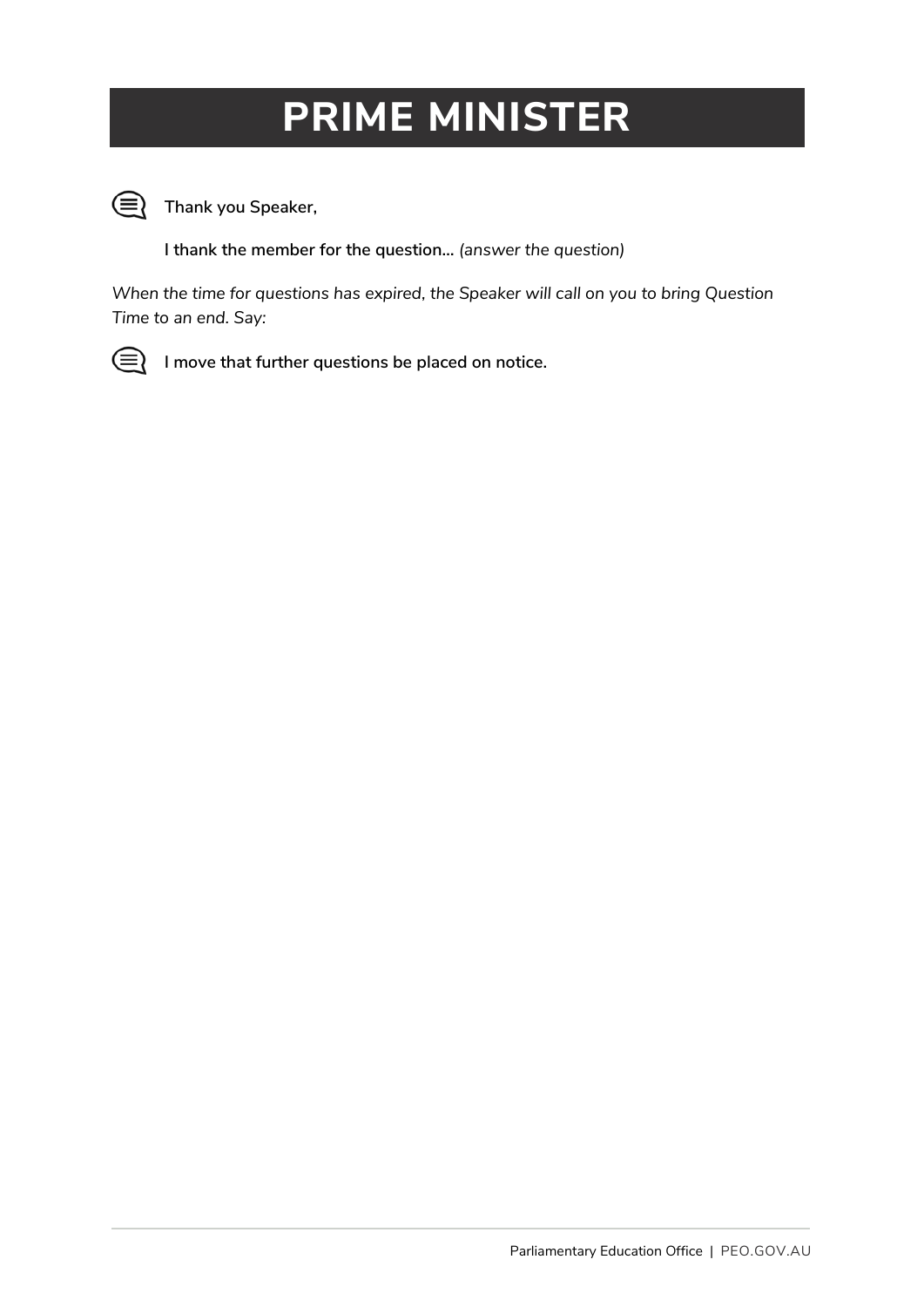#### **MINISTER FOR**



**Thank you Speaker,**

**I thank the member for the question…** *(answer the question)*